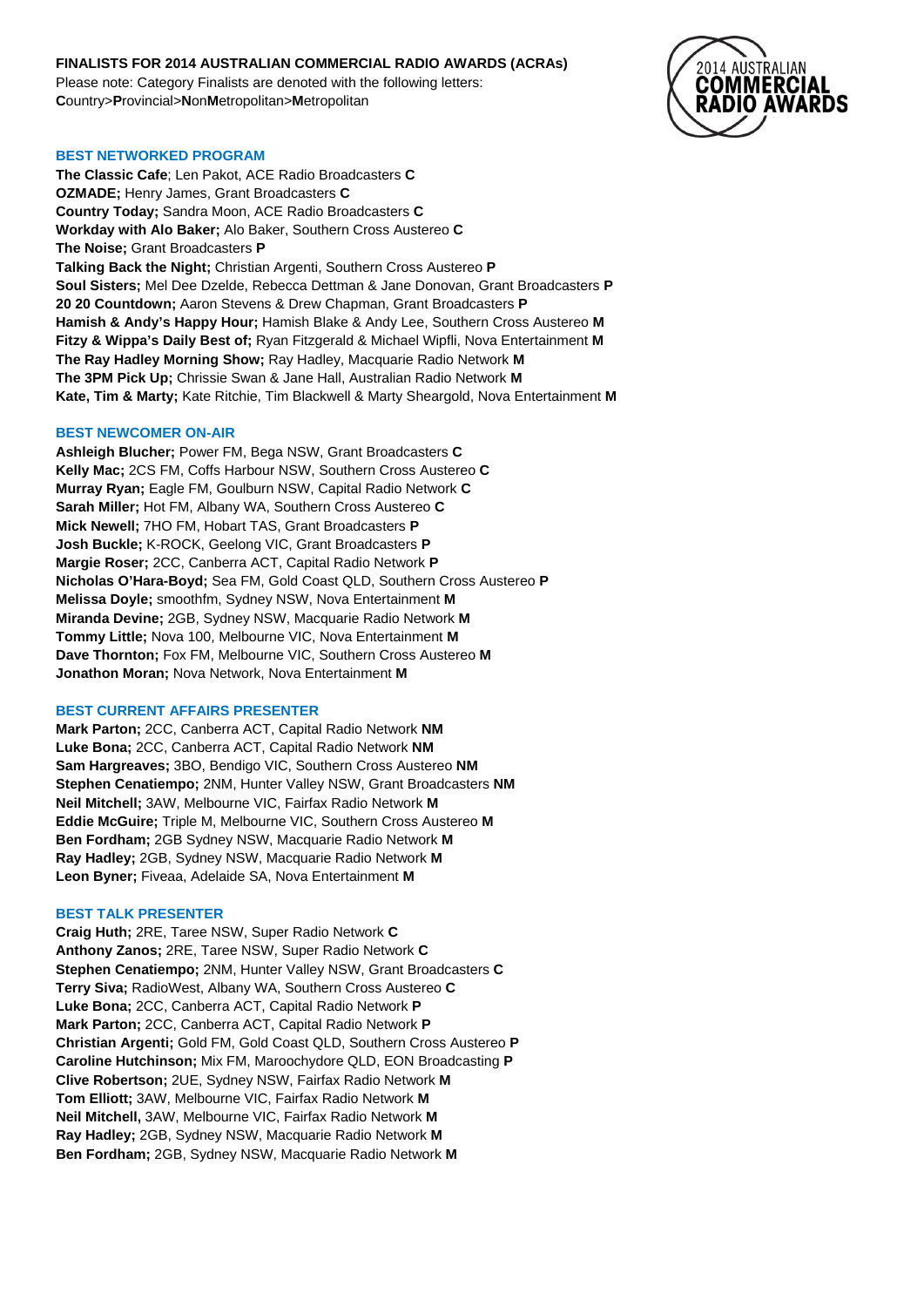#### **BEST ON-AIR TEAM – METRO FM**

**Jonesy & Amanda;** Brendan Jones & Amanda Keller, WSFM, Sydney NSW, Australian Radio Network **M The Kyle & Jackie O Show;** Kyle Sandilands & Jackie Henderson, KIIS 1065, Sydney NSW, Australian Radio Network **M Rosso On Drive;** Tim Ross & Matthew Baseley, KIIS 1065 & Mix 101.1, Sydney NSW & Melbourne VIC, Australian Radio Network **M**

**Fitzy & Wippa;** Ryan Fitzgerald & Michael Wipfli, Nova 96.9, Sydney NSW, Nova Entertainment **M Kate, Tim & Marty;** Kate Ritchie, Tim Blackwell & Marty Sheargold, Nova Network, Nova Entertainment **M Hot Breakfast;** Eddie McGuire, Luke Darcy & Mick Molloy, Triple M, Melbourne VIC, Southern Cross Austereo **M**

#### **BEST ON-AIR TEAM – METRO AM**

**Crunch Time;** Anthony Hudson, Dermott Brereton, Robert Walls & Mark Robinson, 1116 SEN, Melbourne VIC, Pacific Star Network **M**

**The George & Paul Show;** George Moore & Paul B Kidd, 2UE, Sydney NSW, Fairfax Radio Network **M 3AW Nightline/Remember When;** Bruce Mansfield & Philip Brady, 3AW, Melbourne VIC, Fairfax Radio Network **M 3AW Breakfast;** Ross Stevenson & John Burns, 3AW, Melbourne VIC, Fairfax Radio Network **M The Continuous Call Team;** Ray Hadley, Bob Fulton, Steve Roach & Darryl Brohman, 2GB, Sydney NSW, Macquarie Radio Network **M**

#### **BEST ON-AIR TEAM COUNTRY & PROVINICIAL**

**Amber & Billo's;** Amber Wheatland & Michael Billings, Star FM, Mildura VIC, Southern Cross Austereo **C Juelz & Jeff;** Star FM, Dubbo NSW, Southern Cross Austereo **C Mitch & Kellsey;** Alex Mitchell & Kellsey Melhuish, Star FM, Dubbo NSW, Southern Cross Austereo **C Loz & Jack;** Lauren McWhirter & Jack Van der Heyden, Zoo FM, Dubbo NSW, Super Radio Network **C EJ & Kel;** Elliot Kinsela & Kelly Mac, 2CS FM, Coffs Harbour NSW, Southern Cross Austereo **C Mike E & Emma;** Mike Etheridge & Emma Chow, The Edge, Sydney NSW, Australian Radio Network **P Galey, Matt & Charli;** Paul Gale, Matt Acton & Charli Robinson, Sea FM, Gold Coast QLD, Southern Cross Austereo **P Breakfast with Tanya Wilks & Steve G;** Tanya Wilks & Steve Grahame, KOFM, Newcastle NSW, Southern Cross Austereo **P Scotty & Nige;** Scott Masters & Nigel Johnson, 104.7, Canberra ACT, ARN/Southern Cross Austereo **P Tommy & Candy;** Tommy Jackett & Candy Hertz, Star FM, Shepparton VIC, Southern Cross Austereo **P**

## **BEST ENTERTAINMENT/MUSIC PRESENTER**

**Joseph Groth;** Power FM, Bega NSW, Grant Broadcasters **C Simone Bayley;** Hitz 939, Bundaberg QLD, Grant Broadcasters **C Jeff Tighe;** Star FM, Dubbo NSW, Southern Cross Austereo **C Craig Prichard;** 2GN, Goulburn NSW, Capital Radio Network **C Daniel Gunn;** Coast FM, Mandurah WA, West Coast Radio **P Greg Robson;** 2CA, Canberra ACT, Capital Radio Network **P Cameron St Clair;** 2GO, Gosford NSW, Southern Cross Austereo **P Brent Davies;** Sea FM, Godsford NSW, Southern Cross Austereo **P Bogart Torelli;** smoothfm, Sydney NSW, Nova Entertainment **M Chris 'Becko' Beckhouse;** Triple M, Sydney NSW, Southern Cross Austereo **M Ellie Mobbs-Angel;** 2DayFM, Sydney NSW, Southern Cross Austereo **M Byron Cooke;** Fox FM, Melbourne VIC, Southern Cross Austereo **M**

# **BEST SPORTS PRESENTER**

**Benny Hope;** B-Rock, Bathurst NSW, Bathurst Broadcasters **C Trent Hill;** 3YB, Warrnambool VIC, ACE Radio Broadcasters **C Paul 'Jock' Brady;** 3CS, Colac VIC, ACE Radio Broadcasters **C Glenn Wilson;** Radio West, Kalgoorlie WA, Southern Cross Austereo **C Tom King;** K-ROCK, Geelong VIC, Grant Broadcasters **P Sam Hargreaves;** 3BO & 93.5, Bendigo VIC, Southern Cross Austereo **P Jeremy Ryan;** KOFM, Newcastle NSW, Southern Cross Austereo **P Edwin Cowlishaw;** Mix 104.9, Darwin NT, Grant Broadcasters **P Matty Johns;** Triple M, Sydney NSW, Southern Cross Austereo **M Ray Warren;** Triple M, Sydney NSW, Southern Cross Austereo **M Tony Squires;** Triple M, Sydney NSW, Southern Cross Austereo **M James Brayshaw;** Triple M, Mebourne VIC, Southern Cross Austereo **M**

## **BRIAN WHITE MEMORIAL**

**Lisa Barnes;** 6PR, Perth WA, Fairfax Radio Network **Michelle Taverniti;** 2UE, Sydney NSW, Fairfax Radio Network **Derek Peterson;** 2UE, Sydney NSW, Fairfax Radio Network **Glenn Daniel;** smoothfm, Sydney NSW, Nova Entertainment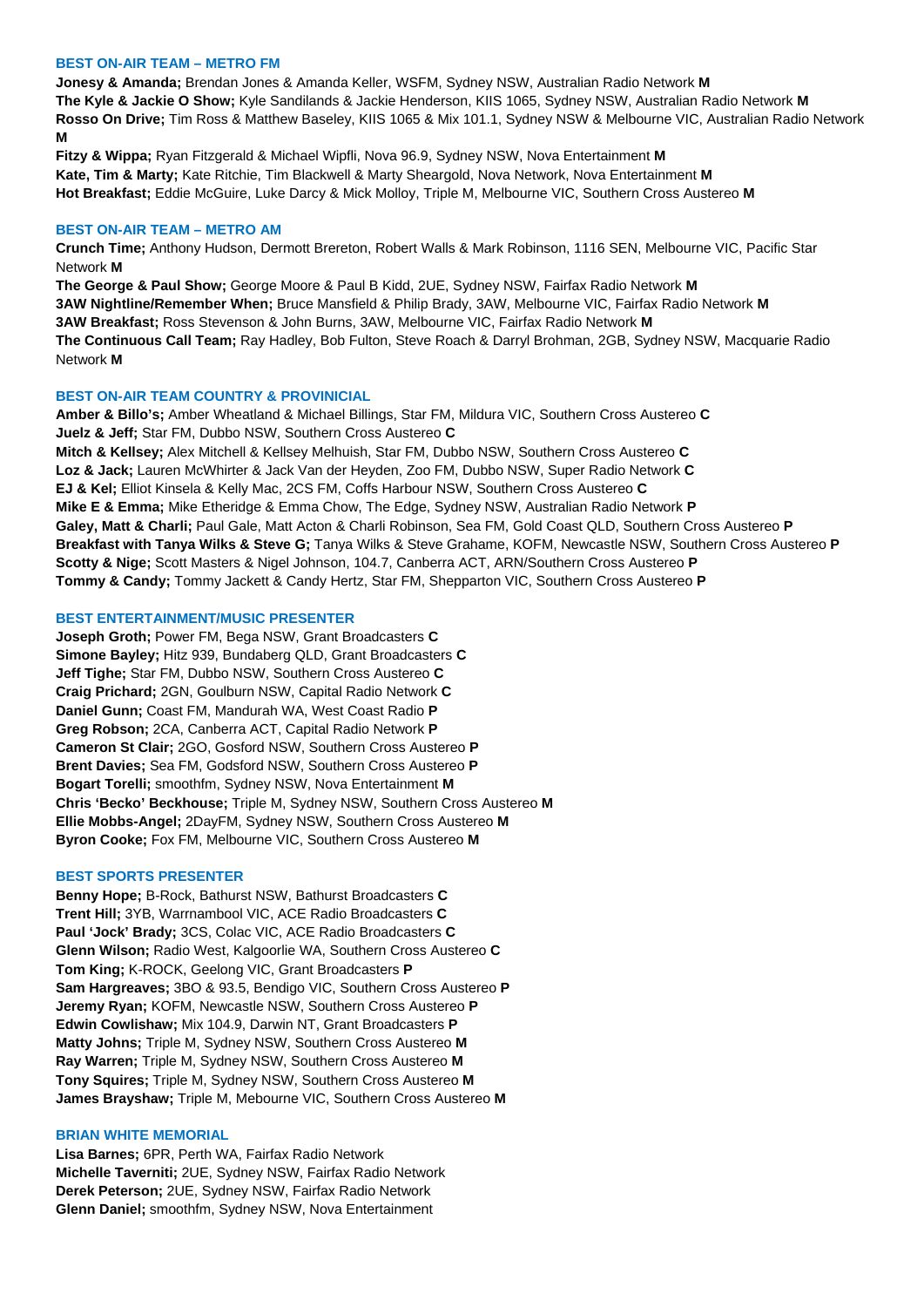## **BEST DIGITAL RADIO FORMAT – LONG TERM**

**Koffee;** Sarah Fletcher, National, Nova Entertainment

**Triple M Classic Rock Digital;** Jaime Chaux, Jacqui Kassulke & Ryan Stuart, National, Southern Cross Austereo **Loveland Radio;** Jaime Chaux, Jacqui Kassulke & Ryan Stuart, National, Southern Cross Austereo **Edge Digital;** Charlie Fox, Alan Logan, Sarah Harris & Nick Condon, National, Australian Radio Network

#### **BEST DIGITAL RADIO FORMAT – SHORT TERM**

**Elf Radio;** Nick Condon, National, Australian Radio Network **WS 4 Kids;** Charlie Fox, Lana Timmings, Paul Elliot, Nick Condon, Brendan Jones & Amanda Keller, Sydney, Australian Radio Network

## **ENGINEERING EXCELLENCE**

**iHeart Radio;** Bill Cacalis & Nathan Billington**,** Australian Radio Network **Zetta;** Lyall Clewer, Mike Cass, Campbell Swinton, Zetta Project Team, Nova Entertainment **Coles Radio;** John Pearce, Luke McKew & The Nova Entertainment Technology Team, Brisbane QLD, Nova Entertainment **Audio Manager;** Max Healey, Fairfax Radio Syndication, Fairfax Radio Network

#### **BEST MUSIC SPECIAL**

**Katy Perry Prism;** Scott McLaren, Snow FM, Cooma NSW, Capital Radio Network **C On Fire with the Stones;** Michael Moffett, 2EC, Bega NSW, Grant Broadcasters **C Top 2014 Songs of all Time Countdown;** Michael Moffett, 2EC, Bega NSW, Grant Broadcasters **C On Air with the Beatles;** Michael Moffett, 2EC, Bega NSW, Grant Broadcasters **C 890 Greatest Hits of the 80's & 90's;** Trent Towson & Al Dobie, Gold FM, Gold Coast QLD, Southern Cross Austereo **P Top 226 Aussie Anthems;** Trent Towson, Gold FM, Gold Coast QLD, Southern Cross Austereo **P Musical Showdown;** Simon Dawson, Hot Tomato, Gold Coast QLD, Hot Tomato **P The Top 2014 Songs of all Time Countdown;** Drew Chapman, River 949, Ipswich QLD, Grant Broadcasters **P WSFM's INXS Music Special;** Dan Baker, Charlie Fox, Eddie Hribar & Trevor Smith, WSFM, Sydney NSW, Australian Radio Network **M**

**Soundwave Music Special;** Ugly Phil, Triple M, Brisbane QLD, Southern Cross Austereo **M The Hits Schapelle Missed - 2005 to 2013;** David Konsky, 2Day FM, Sydney NSW, Southern Cross Austereo **M Nova's Red Room: Future Music Festival Launch;** Zoe Murdoch & Daniel Pearson, Nova Network, Nova Entertainment **M Song Remains the Same;** Matt Tilley & Joe Hildebrand, Triple M, Melbourne VIC, Southern Cross Austereo **M**

## **BEST NEWCOMER OFF-AIR**

**Kristy Farrar;** 2BS & B-Rock, Bathurst NSW, Bathurst Broadcasters **C Bronwyn Mafrici;** Radio West, Northam WA, Southern Cross Austereo **C Shannen Lopez;** 3CS & Mixx FM, Colac VIC, ACE Radio Broadcasters **C Kirsten Lim-How;** 2CA & 2CC, Canberra ACT, Capital Radio Network **P Anna Crotti;** Star 104.5, Gosford NSW, Nova Entertainment **P Bec Nicholson;** Chilli & LAFM, Launceston TAS, Grant Broadcasters **P Brodie Green;** Hot FM, Bunbury WA, Southern Cross Austereo **P Shaun Sandilands;** 4KQ & 97.3, Brisbane QLD, Australian Radio Network **M Nathan Ryan;** Nova 106.9; Brisbane QLD, Nova Entertainment **M Eliza Houghton;** 3AW, Melbourne VIC, Fairfax Radio Network **M Sophie Azzopardi;** 2Day FM, Sydney NSW, Southern Cross Austereo **M Kieran Simpson;** Nova 100, Melbourne VIC, Nova Entertainment **M**

## **BEST SPORTS EVENT COVERAGE**

**Hampden League 2013 Grand Final;** Hampden League Live Team, 3YB, Warnambool VIC, ACE Radio Broadcasters **NM TDFL Grand Final;** Simon Corr, Brandon Hughes, Robbie Mackinlay, Steve Murphy & Thomas Bownds, 2AY, Albury NSW, ACE Radio Broadcasters **NM**

**2013 Ovens & Murray Grand Final;** Simon Corr, Brandon Hughes, Robbie Mackinlay, Steve Murphy & Thomas Bownds, 2AY, Albury NSW, ACE Radio Broadcasters **NM**

**Matt Bowen's Final Home Game;** Cowboys Call Team, 4TO FM, Townsville QLD, Southern Cross Austereo **NM 2013 AFL Grand Final;** K-ROCK Football Commentary Team, K-ROCK, Geelong VIC, Grant Broadcasters **NM 2013 AFL Preliminary Final;** Matty Granland & Anthony Hudson, 1116 SEN, Melbourne VIC, Pacific Star Network **M A League Finals;** 2UE Commentary Team, 2UE, Sydney NSW, Fairfax Radio Network **M 2013 NRL Grand Final;** Triple M NRL, Triple M, Sydney NSW, Southern Cross Austereo **M 2013 AFL Grand Final;** Triple M Football, Triple M, Melbourne VIC, Southern Cross Austereo **M ANZAC Day 2013;** Triple M Football, Triple M, Melbourne VIC, Southern Cross Austereo **M**

## **BEST NEWS PRESENTER COUNTRY & PROVINCIAL**

**Jordan Tunbridge;** 3HA & Mixx FM, Hamilton VIC, ACE Radio Broadcasters **C Stephen Cenatiempo;** 2NM & Power FM, Hunter Valley NSW, Grant Broadcasters **C**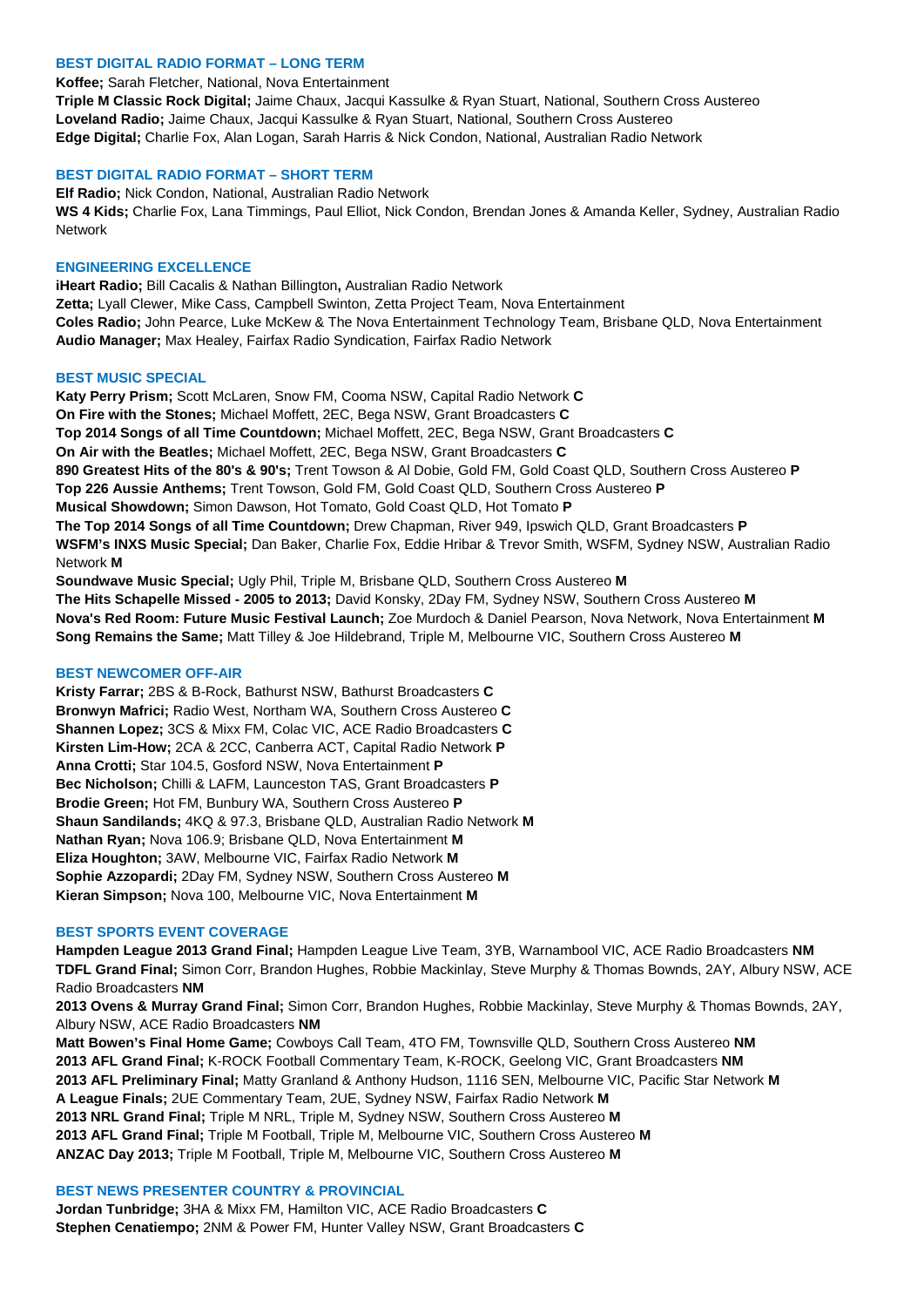**Lois Chislett;** 3YB, Warrnambool VIC, ACE Radio Broadcasters **C Don Plenty;** 3WM & Mixx FM, Horsham VIC, ACE Radio Broadcasters **C Rod McLeod;** Gold FM, Gold Coast QLD, Southern Cross Austereo **P Nicola Ryan;** Mix FM & Sea FM, Maroochydore QLD, EON Broadcasting **P Amy Drew;** Sea FM, Gold Coast QLD, Southern Cross Austereo **P Rachel Junge;** Hot Tomato, Gold Coast QLD, Hot Tomato **P**

#### **BEST NEWS PRESENTER – METRO FM**

**Glenn Daniel;** smoothfm, Sydney NSW, Nova Entertainment **M Ange Anderson;** Nova 106.9, Brisbane QLD, Nova Entertainment **M Hugh Finnane;** Triple M, Sydney NSW, Southern Cross Austereo **M Matt De Groot;** Nova 96.9, Sydney NSW, Nova Entertainment **M**

#### **BEST NEWS PRESENTER – METRO AM**

**Steve Blanda;** 2UE, Sydney NSW, Fairfax Radio Network **M Natalie Peters,** 2GB, Sydney NSW, Macquarie Radio Network **M Gail Watson;** 3AW, Melbourne VIC, Fairfax Radio Network **M Ashleigh Brown;** 3AW, Melbourne VIC, Fairfax Radio Network **M**

## **BEST SHOW PRODUCER – ENTERTAINMENT/MUSIC**

**Joe Gleeson;** Scotty & Nige, 104.7, Canberra ACT, ARN/Southern Cross Austereo **NM Jaimi Robinson;** Flan & Emily Jade for Breakfast, Hot Tomato, Gold Coast QLD, Hot Tomato **NM Brendan Englebrecht;** Ben & Kristie, Star FM, Albury NSW, Southern Cross Austereo **NM Ricardo Bardon;** Wave FM's Hot Breakfast, Wave FM, Wollongong NSW, Grant Broadcasters **NM Laura Viglino;** Jonesy & Amanda, WSFM, Sydney NSW, Australian Radio Network **M Kerri Jones;** Fifi & Dave, Fox FM, Melbourne VIC, Southern Cross Austereo **M Nick Daly;** Meshel & Tommy, Nova 100, Melbourne VIC, Nova Entertainment **M Tom Ivey;** Fitzy & Wippa, Nova 96.9, Sydney NSW, Nova Entertainment **M Jay Mueller;** Hot Breakfast, Triple M, Melbourne VIC, Southern Cross Austereo **M**

## **BEST SHOW PRODUCER – TALK/CURRENT AFFAIRS**

**Mitchell Scott;** The Run Home with David Schwarz & Mark Allen, Melbourne VIC, Pacific Star Network **Ned Green;** Triple M NRL, Triple M, Sydney NSW, Southern Cross Austereo **Michael Thompson;** The Ray Hadley Morning Show, 2GB, Sydney NSW, Macquarie Radio Network **Harriet Glenn;** Sydney Live with Ben Fordham, 2GB, Sydney NSW, Macquarie Radio Network

#### **BEST MUSIC DIRECTOR**

**Scott McLaren;** Snow FM, Cooma NSW, Capital Radio Network **C Gemma Maddox;** Max FM, Taree NSW, Super Radio Network **C Benny Hope;** 2BS & B-Rock, Bathurst NSW, Bathurst Broadcasters **C Aiden Grant;** K-ROCK, Geelong VIC, Grant Broadcasters **P Bryan Madigan;** Sea FM, Gold Coast QLD, Southern Cross Austereo **P Trent Towson;** Gold FM, Gold Coast QLD, Southern Cross Austereo **P Violet Merhi;** NXFM, Newcastle NSW, Southern Cross Austereo **P Brad McNicol;** KIIS 1065, Sydney NSW, Australian Radio Network **M Georgina Ingham-Myers;** Nova 106.9, Brisbane QLD, Nova Entertainment **M Amanda Lee;** Fox FM, Melbourne VIC, Southern Cross Austereo **M Jack Ball;** B105, Brisbane QLD, Southern Cross Austereo **M Shaun Gough;** Triple M, Melbourne VIC, Southern Cross Austereo **M**

#### **BEST PROGRAM DIRECTOR**

**Michael Moffett;** 2EC & Power FM, Bega NSW, Grant Broadcasters **C Amy Collett;** Star FM, Dubbo NSW, Southern Cross Austereo **C Billy McFerran;** 2NM & Power FM, Hunter Valley NSW, Grant Broadcasters **C Chris "Matho" Mathieson;** Zoo FM, Dubbo NSW, Super Radio Network **C Ryan Tothill;** 2GO & Sea FM, Gosford NSW, Southern Cross Austereo **P Dan King;** Star 104.5, Gosford NSW, Nova Entertainment **P Andrew Very;** Gold FM & Sea FM, Gold Coast QLD, Southern Cross Austereo **P Matt White;** KOFM & NXFM, Newcastle NSW, Southern Cross Austereo **P Mike Cass;** Nova 100, Melbourne VIC, Nova Entertainment **M Derek Bargwanna;** KIIS 1065, Sydney NSW, Australian Radio Network **M Daniel Underhill;** Nova 93.7, Perth WA, Nova Entertainment **M Rohan Brown;** smoothfm, Sydney NSW & Melbourne VIC, Nova Entertainment **M Mike Fitzpatrick;** Triple M, Melbourne VIC, Southern Cross Austereo **M**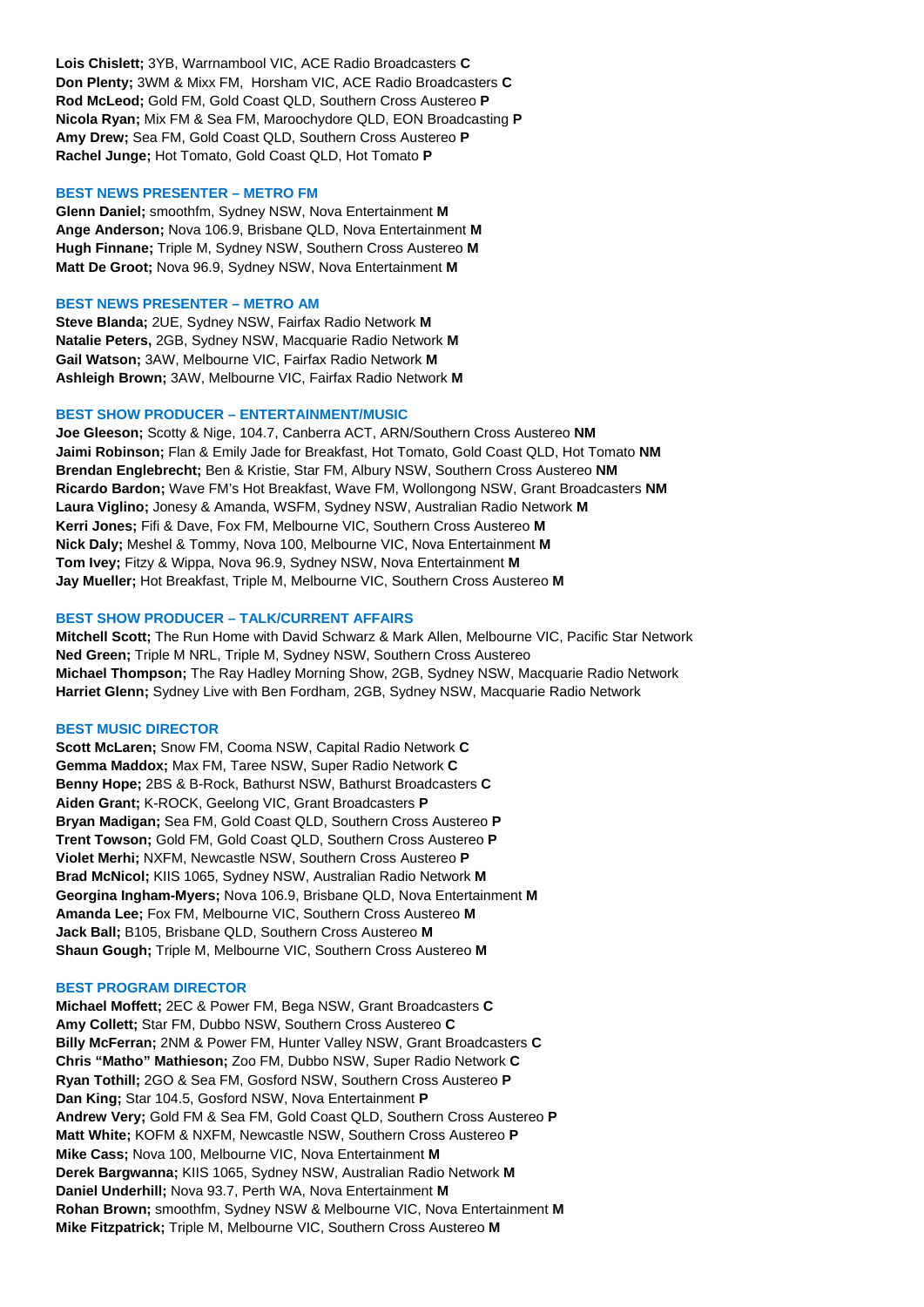### **BEST STATION PRODUCED COMEDY SEGMENT**

**Royal Birth Interrupts State of Origin;** Chris Miller, Power FM, Bega NSW, Grant Broadcasters **C Justin Bieber Throws Eggs The Album;** Mark Krivo, Power FM, Hunter Valley NSW, Grant Broadcasters **C What Did Manu Say?;** Alex Michell, Star FM, Dubbo NSW, Southern Cross Austereo **C Bring Back Flappy;** Matt Monk, Matt Stewart & Lauren Temuskos, 3YB, Warrnambool VIC, ACE Radio Broadcasters **C Kim Jong Un The Musical;** Paul Gale, Sea FM, Gold Coast QLD, Southern Cross Austereo **P Valentine's Day;** Luke Bradnam, Hot Tomato, Gold Coast QLD, Hot Tomato **P Guide To Facebook;** Aiden Grant, K-Rock, Geelong VIC, Grant Broadcasters **P The Real Life of Thor;** John Sutherland, Hot FM, Mackay QLD, Southern Cross Austereo **P The Wolf of Wooloomooloo**; Ryan Fitzgerald, Michael Wipfli & Richard Culph, Nova 96.9, Sydney NSW, Nova Entertainment **M Ad for NZ Gay Marriage;** Jason Hawkins, Stav Davidson & Abby Coleman, B105, Brisbane QLD, Southern Cross Austereo **M Jazz Chat;** Hamish Blake & Andy Lee, Today Network, Southern Cross Austereo **M The Men Not Dating Maz,** Dan Debuf & Maz Compton, Today Network, Southern Cross Austereo **M Rapping With Mouncey;** Amanda Keller, Brendan Jones & Laura Viglino, WSFM, Sydney NSW, Australian Radio Network **M**

## **BEST SYNDICATED AUSTRALIAN PROGRAM**

**The Hot Hits Live From LA;** MCM Media **My Generation;** MCM Media **AFL Live;** Crocmedia **Tech Daily;** Andy Wells

#### **BEST DOCUMENTARY**

**Never Tear Us Apart;** Richard Fowler, Bridget Daley, Spida Everitt, Dennis Guthrie & Chris Crickmay; Gold FM, Gold Coast QLD, Southern Cross Austereo **NM International Women's Day;** Star Production & Programming, Star 104.5, Gosford NSW, Nova Entertainment **NM Ajith – My Token Child;** Lyndon Smith, Mix FM, Maroochydore QLD, EON Broadcasting **NM The Self Esteem Team Nude Photo Shoot;** Daniela Pola & Matt Clark, Sea FM, Gosford NSW, Southern Cross Austereo **NM In Memory of Brett;** Rusty Graham & Brett Perry, Nova 96.9, Sydney NSW, Nova Entertainment **M**

**Exit Afghanistan,** Justin Smith, Tom Andronas, Stephen Beers, Nicole Denton & Robbie Smith, 3AW, Melbourne VIC, Fairfax Radio Network **M**

**The Grill Team in Gallipoli;** Matty Johns, Mark Geyer & Gus Worland, Triple M, Sydney NSW, Southern Cross Austereo **M Michael Hutchence Special;** Meshel Laurie & Tommy Little, Nova 100, Melbourne VIC, Nova Entertainment **M**

#### **BEST ACHIEVEMENT IN PRODUCTION**

**Brendan Egan;** Hitz 939, Budaberg QLD, Grant Broadcasters **C Jaron Ransley;** Sea FM, Devonport TAS, Grant Broadcasters **C Wayne Clark;** Power FM, Hunter Valley NSW, Grant Broadcasters **C Matt Redmond;** Hot FM, Northam WA, Southern Cross Austereo **C Mark 'Doogie' Brewer;** NXFM, Newcastle NSW, Southern Cross Austereo **P Anna Cook;** 2GO & Sea FM, Gosford NSW, Southern Cross Austereo **P Simon Valentine;** Star 104.5, Gosford NSW, Nova Entertainment **P Jeff Nielsen;** Hot Tomato, Gold Coast QLD, Hot Tomato **P Ben Ryan;** Nova 106.9, Brisbane QLD, Nova Entertainment **M David Konsky;** 2Day FM, Sydney NSW, Southern Cross Austereo **M Sideshow Mike Andersen;** Triple M, Sydney NSW, Southern Cross Austereo **M Richie Culph;** Nova 96.9, Sydney NSW, Nova Entertainment **M**

#### **BEST AGENCY SALESPERSON**

**Matt Frost;** Nova 106.9, Brisbane QLD, Nova Entertainment **Emily Buckby;** Nova 106.9, Brisbane QLD, Nova Entertainment **Inge Sallmann;** Nova 96.9, Sydney NSW, Nova Entertainment

#### **BEST STATION SALES ACHIEVEMENT**

**WAFM & Spirit Sales Team;** Karratha WA, Redwave Media **NM Star FM Sales Team;** Mildura VIC, Southern Cross Austereo **NM Heart 107.3 & Sea FM Sales Team**, Hobart TAS, Southern Cross Austereo **NM 97.3 Agency Sales;** Brisbane QLD, Australian Radio Network **M KIIS 1065 Direct Sales;** Sydney NSW, Australian Radio Network **M Nova 106.9 Agency Sales Team;** Brisbane QLD, Nova Entertainment **M Fox FM Agency Sales Team;** Melbourne VIC, Southern Cross Austereo **M**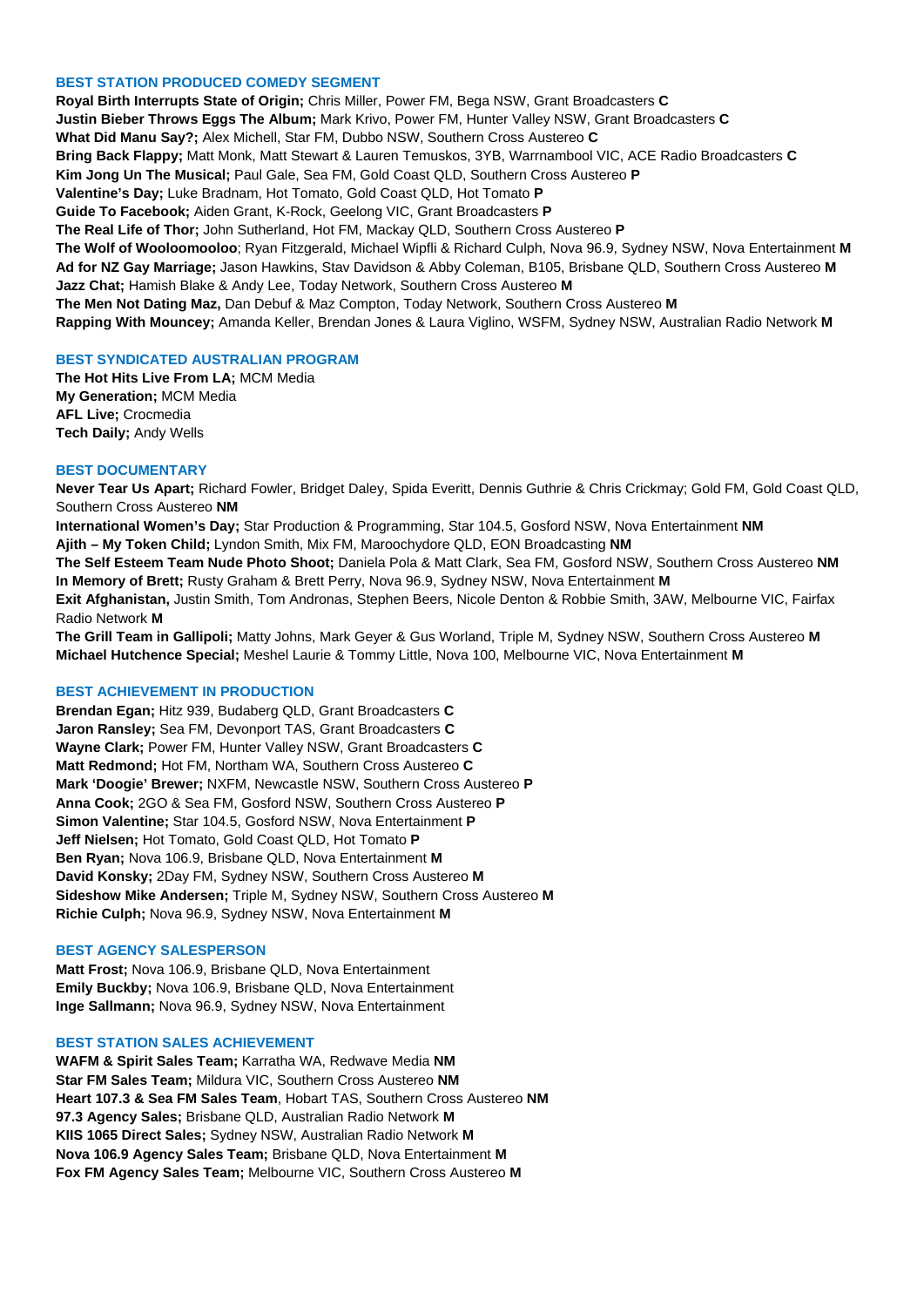## **BEST DIRECT SALESPERSON**

**Cheyne Harrison;** 7BU & Sea FM, Burnie TAS, Grant Broadcasters **C Janeen Hosemans;** 2BS & B-Rock, Bathurst NSW, Bathurst Broadcasters **C Antonella Grivec;** Star FM, Mildura VIC, Southern Cross Austereo **C Angie Clapp;** 6MM & Coast FM, Mandurah WA, West Coast Radio **P David Grill;** i98FM, Wollongong NSW, WIN Network **P Nathan Harrison;** 2CA & 2CC, Canberra ACT, Capital Radio Network **P George Kailis;** 6PR & 96FM, Perth WA, Fairfax Radio Network **M Susie Michaels;** WSFM, Sydney NSW, Australian Radio Network **M Marcus Ryder;** Fox FM, Melbourne VIC, Southern Cross Austereo **M Kristy Daniels;** 2Day FM, Sydney NSW, Southern Cross Austereo **M**

# **BEST STATION PRODUCED COMMERCIAL – SINGLE**

**Tap Surgeon;** Tim Mountford & Alex Moore, Hot FM, Townsville QLD, Southern Cross Austereo **C Jab Fitness;** Alex Moore, Hot FM, Mackay QLD, Southern Cross Austereo **C Action Tanks – Explosion;** Selina Hynes & Barry McCaul, 4RO, Rockhampton QLD, Grant Broadcasters **C Radio Needs New Blood – Still Fresh;** Sophie Jackson & Aussie Moore, 3HA & Mixx FM, Hamilton VIC, ACE Radio Network **C Best Wash;** David Horspool & Cameron Horn, Sea FM, Gosford NSW, Southern Cross Austereo **P East Coast Juice;** David Horspool & Cameron Horn, Sea FM, Gosford NSW, Southern Cross Austereo **P The Garden of O;** Anna Cook & Grant Clifford, Sea FM, Gosford NSW, Southern Cross Austereo **P Beechworth Bakery 30th Birthday;** Brandon Hughes & Simon Corr, 2AY, Albury NSW, ACE Radio Network **P Sitar;** Jonathan Williams & Chris Gates, Triple M, Melbourne VIC, Southern Cross Austereo **M Fright Nights;** Carly Nicolaides & Ray Hahunga, B105, Brisbane QLD, Southern Cross Austereo **M BOQ – Property Ladder;** Nathan Russell, Nova 106.9, Brisbane QLD, Nova Entertainment **M Subway – Breakfast;** Nathan Russell, Nova 106.9, Brisbane QLD, Nova Entertainment **M**

## **BEST STATION PRODUCED COMMERCIAL – CAMPAIGN**

**East Coast Juice;** David Horspool & Cameron Horn, 2GO, Gosford NSW, Southern Cross Austereo **NM Your Place Espresso - Desperate Coffee Wives - A Slice of Life;** Sasha Pcino & Sally Fleay, Hot 91.1, Sunshine Coast QLD, Grant Broadcasters **NM Norco - Real Men;** Stu Campbell, Hot Tomato, Gold Coast QLD, Hot Tomato **NM Retravision;** Josh Langley, Brodie Green & Ben Monaghan, Hot FM, Bunbury WA, Southern Cross Austereo **NM Department of Fire & Emergency Services;** Tamara Heinjus, Brodie Green & Gavin Potter, RadioWest, Bunbury WA, Southern Cross Austereo **NM**

**Furniture Liquidation Sale;** Geoff Bickerton & Ray Peters, Gold 104.3, Melbourne VIC, Australian Radio Network **M Skechers;** Gordon Moore & Oliver Bourguignon, 1116 SEN, Melbourne VIC, Pacific Star Network **M Fright Nights Campaign;** Carly Nicolaides & Ray Hahunga, B105, Brisbane QLD, Southern Cross Austereo **M Allpest;** Matt Dickson, Mix 94.5, Perth WA, Southern Cross Austereo **M KPI Construction – Rohan;** Darren Collins & Chris Gates, Triple M, Melbourne VIC, Southern Cross Austereo **M**

# **BEST MULTIMEDIA EXECUTION – STATION**

**Skyfire 2014;** Zak Davies, Ashleigh Hudson & Craig Ebeling, 104.7, Canberra ACT, ARN/Southern Cross Austereo **NM Sea FM Apprentice;** Steve Segale, Lee Dixon & Eve Woodhouse, Sea FM, Devonport TAS, Grant Broadcasters **NM Port to Pot;** Ant Middlemiss, Grant Johnstone & Julie Strini, Gold 1242, Traralgon VIC, ACE Broadcasters **NM Glee Gold Coast 2013;** Rohan Parnell, Andrew Jackson, Samantha McClurg, Monique Grisanti, Lauren Redman, Andrea Hodgetts, Emma Drennan & Sonia Jahshan, Sea FM, Gold Coast QLD, Southern Cross Austereo **NM Hughesy & Kate's 'Armageddon Out of Here' Show;** Nova 100, Melbourne VIC, Nova Entertainment **M Big Cash Selfie;** B105, Brisbane QLD, Southern Cross Austereo **M Ash, Kip & Luttsy's Bobbleheads in Space;** Ash Bradnam, Kip Wightman, David Lutteral, Scott Tonges & Joshua Burton, Nova 106.9, Brisbane QLD, Nova Entertainment **M 2Day FM Gets Happy;** 2Day FM Breakfast, 2Day FM, Sydney NSW, Southern Cross Austereo **M**

# **BEST MULTIMEDIA EXECUTION – SALES**

**Rosso in Alice Springs;** Phillippa Bridge, Tim Ross, Matthew Baseley, Madeline Joannou, Tim Lee & Annette George, KIIS 1065 & Mix 101.1, Sydney NSW & Melbourne VIC, Australian Radio Network **M Solo Mud Pit;** Nova Entertainment CREATE, Melbourne VIC, Nova Entertainment **M Virgin Mobile Game of Phones;** Today Network, Southern Cross Austereo **M P&O Australia's Biggest Cruise Sale;** Today Network, Southern Cross Austereo **M**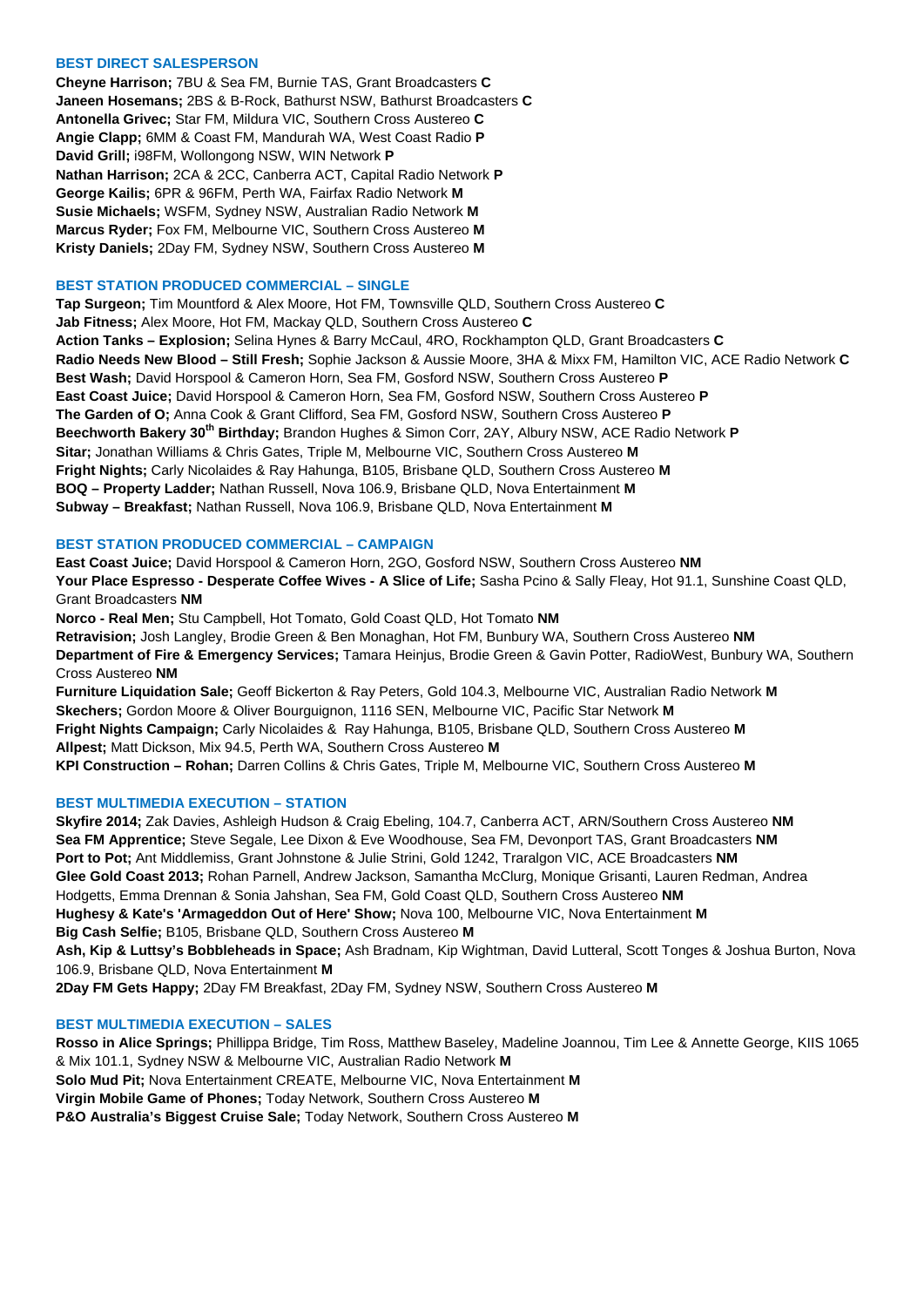# **BEST SALES PROMOTION**

**OGR VF Commodore Road Trip;** Michael Raisin, Patrick O'Donnell, Joshua Wilson, Jessica Resseland & Jason Scheidl, 5SE & Star FM, Mount Gambier SA, Southern Cross Austereo **C**

**Telstra Angels;** Antonella Grivec, Star FM, Mildura VIC, Southern Cross Austereo **C**

**The Converse-ation;** Eve Woodhouse & Robyn Ryan, Sea FM, Devonport TAS, Grant Broadcasters **C**

**Sea FM Wedding;** Ryan Bebbington, Sea FM, Maryborough QLD, Southern Cross Austereo **C**

**Galey's 21st;** Andrea Hodgetts, Emma Drennan & Sonia Jahshan, Sea FM, Gold Coast QLD, Southern Cross Austereo **P Fast 5 for Hi 5 Pool Party;** Cassie Grentell, Star 104.5, Gosford NSW, Nova Entertainment **P**

**Ride on 600;** Richard Fowler, Bridget Daley, Spida Everitt, Andrea Hodgetts, Courtney Breheny & Brodie Ward, Gold FM, Gold Coast QLD, Southern Cross Austereo **P**

**Battleships;** Zak Davies, Ashleigh Hudson, Craig Ebeling, Scott Masters & Nigel Johnson, 104.7, Canberra ACT, ARN/Southern Cross Austereo **P**

**Cuban Classics;** Brendan Jones, Amanda Keller, Laura Viglino, Dave Post, Lana Timmings & Daniel Watson, WSFM, Sydney NSW, Australian Radio Network **M**

**Pop Up Wedding;** Craig Marich, Chris Cotton, Chantelle Leaney, Veronica Howson, Jacqui Payne & Rodney Magazinovic, Mix 102.3, Adelaide SA, Australian Radio Network **M**

**ANZ Swoop on the Unusual;** Nova Entertainment CREATE, Melbourne VIC, Nova Entertainment **M**

**Fitzy & Wippa's \$10,000 Internship;** Ryan Fitzgerald, Michael Wipfli, Rachael Slater, Jason West & Simon Joyce, Nova 96.9, Sydney NSW, Nova Entertainment **M**

# **BEST STATION PROMOTION**

**Apple for the Teacher;** Tracey Sergiacomi & John Dick Hitz 939, Bundaberg QLD, Grant Broadcasters **C**

**Ice Rink for Pink;** Philippa Lavery, Star FM, Mildura VIC, Southern Cross Austereo **C**

**Random Acts of Christmas Kindness;** Jarrad Brooke, EJ & Kelly Mac, 2CS FM, Coffs Harbour NSW, Southern Cross Austereo **C**

**Beanies or Bikinis;** Billy McFerran & Anita Tibbertsma, Power FM, Hunter Valley NSW, Grant Broadcasters **C**

**Derul Call;** Stephanie Zalfelds, Sea FM, Gosford NSW, Southern Cross Austereo **P**

**Love Your Sister;** Team Sea FM, Sea FM, Hobart TAS, Southern Cross Austereo **P**

**Save My Marriage;** Paul Gale, Matt Acton, Charli Robinson & Sarah May-Alexander, Sea FM, Gold Coast QLD, Southern Cross Austereo **P**

**The Hills are Alive with the Sound of Mandy;** Cassie Grentell & Chloe Sanderson, Star 104.5, Gosford NSW, Nova Entertainment **P**

**Ash, Kip & Luttsy's Extreme Karaoke;** Dee Curtis, Jay Walkerden, Ash Bradnam, Kip Wightman, David Lutteral & The Nova Product Team, Nova 106.9, Brisbane QLD, Nova Entertainment **M**

**50K in 50 Minutes on 5th Avenue;** Nova Entertainment CREATE, Nova 93.7, Perth WA, Nova Entertainment **M Nova's 100K Christmas;** Nova Entertainment CREATE, Nova 93.7, Perth WA, Nova Entertainment **M Fifi & Dave's \$100k Catch;** The Fifi & Dave Show, Fox FM, Melbourne VIC, Southern Cross Austereo **M**

## **BEST PROMOTIONS DIRECTOR**

**Stephanie Zalfelds;** Sea FM & 2GO, Gosford NSW, Southern Cross Austereo **NM Kaycee Frame;** Sea FM & Heart 107.3, Hobart TAS, Southern Cross Austereo **NM Cassie Grentell;** Star 104.5, Gosford NSW, Nova Entertainment **NM Justin Williams;** Hot Tomato, Gold Coast QLD, Hot Tomato **NM Lana Timmings;** WSFM, Sydney NSW, Australian Radio Network **M Madeleine Hubbard;** Nova 93.7, Perth WA, Nova Entertainment **M Harriet Legg;** Fox FM, Melbourne VIC, Southern Cross Austereo **M Shaun Heron;** Nova 96.9, Sydney NSW, Nova Entertainment **M**

## **BEST COMMUNITY SERVICE PROJECT**

**Mudgee District Hospital Radiothon;** Melanni Heldon, Craig Bassett & Mal Rock, 2MG & Real FM, Mudgee NSW, Super Radio Network **C**

**East Coast RadioThon;** Michael Moffett & Kim Gardner, 2EC & Power FM, Bega NSW, Grant Broadcasters **C**

**Tour de OROC;** Alex Mitchell, Star FM, Dubbo NSW, Southern Cross Austereo **C**

**Dollar Day;** 2TM & 92.9, Tamworth NSW, Super Radio Network **C**

**Spirit Radiothon for Telethon;** Justin Thomson, Spirit, Regional WA, Redwave Media **P**

**i98 Camp Quality Convoy;** i98FM Convoy Team, i98FM, Wollongong, NSW, WIN Network **P**

**Give Me 5 for Kids;** Andrea Hodgetts, Brodie Ward, Richard Fowler, Bridget Daley & Spida Everitt, Gold FM, Gold Coast QLD, Southern Cross Austereo **P**

**Chelsea for Chelsea;** Adrian Johnston & Dennis Guthrie, Gold FM, Gold Coast QLD, Southern Cross Austereo **P**

**Day for Daniel;** Erin Burr, Melissa Ratchford, Robin Bailey, Terry Hansen, Bob Gallagher, Robyn Maguire, Ruth De Glas & Greg Cathcart, 97.3FM, Brisbane QLD, Australian Radio Network **M**

**Say No To Bullying;** Erin Burr, Melissa Ratchford, Robin Bailey, Terry Hansen, Bob Gallagher, Robyn Maguire, Ruth De Glas & Greg Cathcart, Brisbane QLD, Australian Radio Network **M**

**2UE Christmas Appeal;** Radio 2UE, Sydney NSW, Fairfax Radio Network **M**